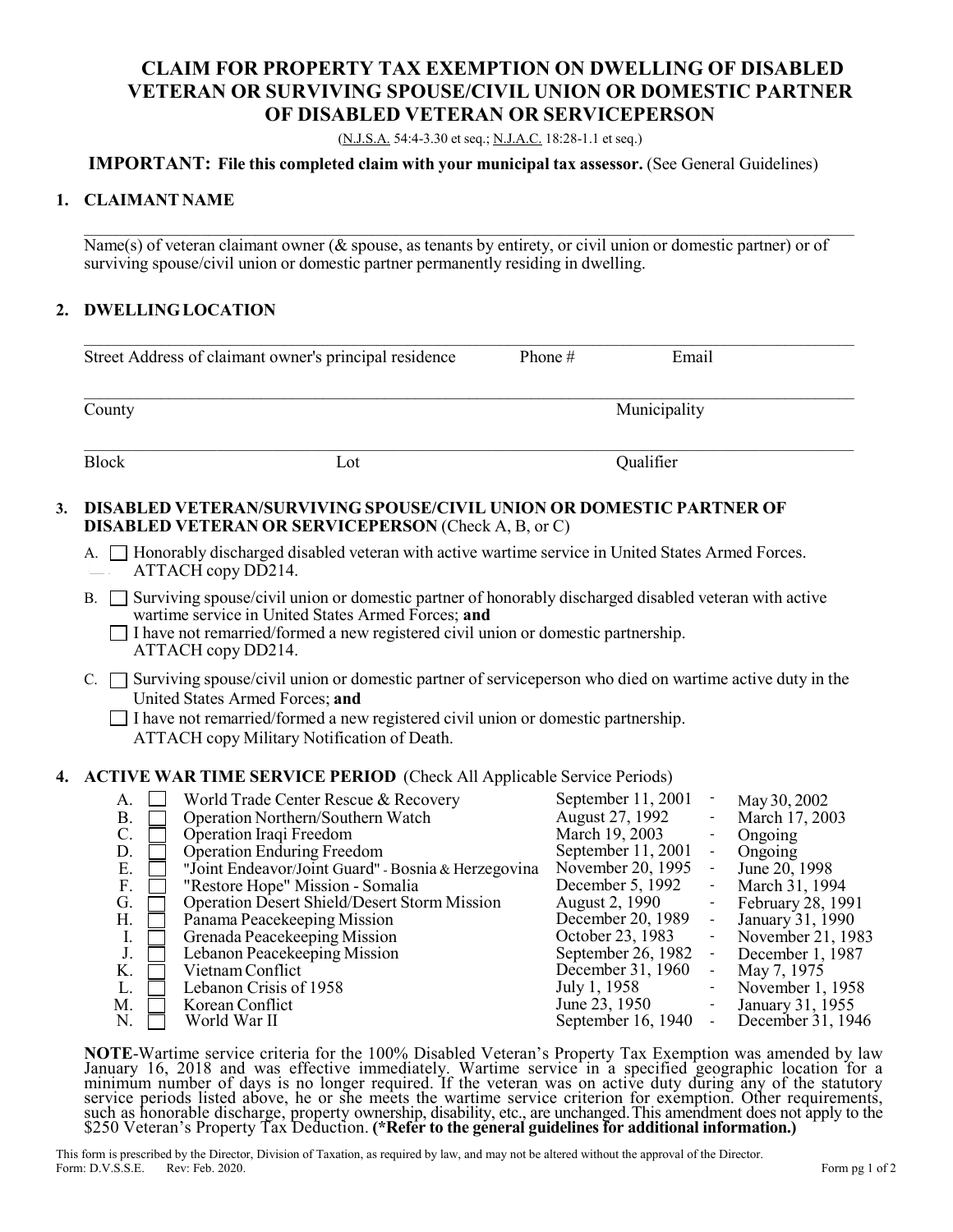#### **5. DISABILITY** (Complete A and check B or C)

- A. Date V.A. determined 100% permanently and totally disabled\_\_\_\_\_\_\_\_\_\_\_\_\_\_\_\_\_\_\_\_\_\_\_\_.
- $B. \Box$  Wartime service-connected disability declared to be a total or 100% permanent disability, and not so evaluated solely because of hospitalization or surgery and recuperation, sustained through enemy action, or accident, or resulting from disease contracted while in such service.
- C.  $\Box$  Wartime service-connected disability rated unemployable with payment of 100% and stated to be totally and permanently disabled.

#### **6. OWNERSHIP & OCCUPANCY** (Complete A and B)

- A.  $\Box$  I (my spouse/civil union partner & I, as tenants by entirety), solely own or hold legal title to the above dwelling house. Partial owners: I (as joint tenant/tenant in common) own  $\%$ . Grantee (buyer) hame per deed. Deed Date
- B.  $\Box$  The dwelling house is One-Family and I occupy all of it as my principal residence. **OR** 
	- $\Box$  The dwelling house is Multi-Unit and I occupy  $\Box$  % as my principal residence.

#### **7. CITIZEN & RESIDENT** (Complete A or B)

- A.  $\Box$  As of \_\_\_\_\_\_\_\_\_\_\_\_\_\_\_\_(insert date month/day/year), I, the above named veteran claimant was a citizen and legal or domiciliary resident of New Jersey.
- B.  $\Box$  As of  $\Box$  As of  $\Box$  As of  $\Box$  As of  $\Box$  As  $\Box$  above named surviving spouse/civil union or domestic partner claimant was a citizen and legal or domiciliary resident of New Jersey; **and**
	- $\Box$  My deceased veteran or serviceperson spouse/civil union or domestic partner was a citizen and resident of New Jersey at death.

I certify the above declarations are true to the best of my knowledge and belief and understand they will be considered as if made under oath and subject to penalties for perjury if falsified.

| Signature of claimant   |     | Date      |                                   |  |
|-------------------------|-----|-----------|-----------------------------------|--|
| <b>USE ONLY – Block</b> | Lot | Qualifier | $\Box$ Approved $\Box$ Disallowed |  |
| Assessor                |     | Date      |                                   |  |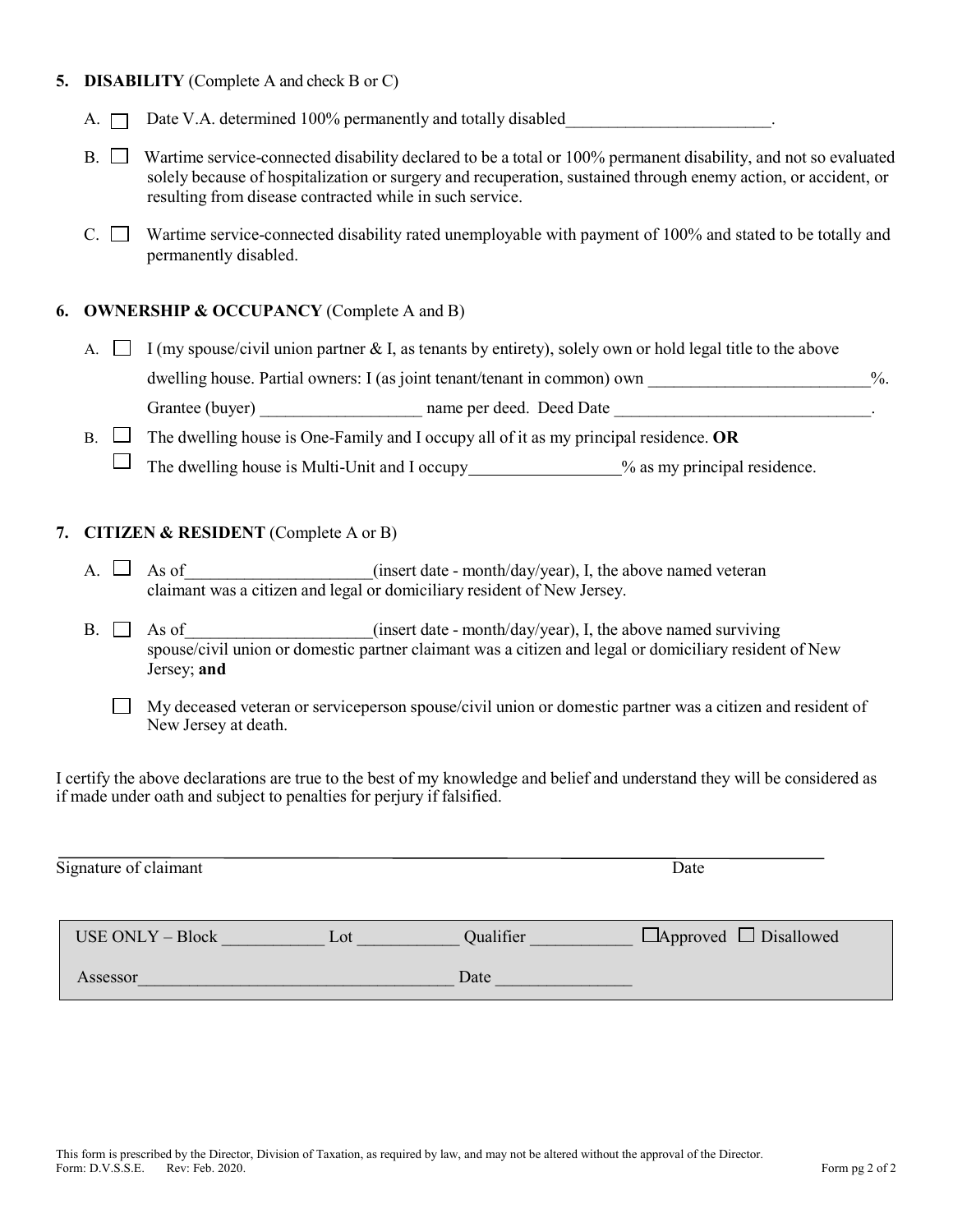# **GENERAL GUIDELINES**

## **APPLICATION FILING PERIOD**

File this form with the municipal tax assessor at any time during the tax year. Partial or prorated exemption is permitted for the remainder of any taxable year from the date ownership or title to the dwelling house is acquired provided all other eligibility requirements are met. For example, where application is filed on June 1st of the tax year for exemption on a dwelling house acquired on February 14th of the tax year, the assessed value is to be prorated for taxation purposes so that 44/365th's of the total assessment would be taxable and 321/365th's would be exempt.

## **ELIGIBILITY REQUIREMENTS**

A. Disabled Veteran Claimant (must meet all 5 requirements)

- 1. have had active war time service in United States Armed Forces and been honorably discharged;
- 2. have a United States Veterans Administration certification of wartime service-connected disability as described under #5 on front of this DVSSE Claim;
- 3. wholly or partially own or hold legal title to the dwelling house for which exemption is claimed;
- 4. occupy the dwelling house as the principal residence;
- 5. be a citizen and legal or domiciliary resident of New Jersey.
- B. Surviving Spouse/Civil Union or Domestic Partner Claimant (must meet all 6 requirements)
	- 1. document that the deceased veteran or serviceperson was a citizen and resident of New Jersey at death who had active wartime service in the United States Armed Forces and who was honorably discharged or who died on active wartime duty;
	- 2. document that the deceased veteran had V. A. certified wartime service-connected disability;
	- 3. not have remarried/formed a new registered civil union or domestic partnership;
	- 4. wholly or partially own or hold legal title to the claimed dwelling house;
	- 5. occupy the dwelling house as the principal residence;
	- 6. be a citizen and legal or domiciliary resident of New Jersey.
- **\*\*NOTE -** Claimants must inform the assessor of any change in status which may affect their continued entitlement to the exemption.

### **DWELLING HOUSE & CURTILAGE DEFINED**

Dwelling house means any one-family building or structure or unit in a horizontal property regime or condominium or multiple-family building or structure on that portion occupied by the claimant as his legal residence including any outhouses or appurtenances used for the dwelling's fair enjoyment. Curtilage means the enclosed space of ground and buildings immediately surrounding the dwelling house and enjoyed with it for its more convenient occupation.

**DISABILITY DEFINED** - means a wartime service-connected disability as described under #5 on front of this claim and certified as such by the United States Veterans Administration.

**VETERAN DEFINED** - means any New Jersey citizen and resident honorably discharged from active wartime service in the United States Armed Forces. **For assistance in documenting veterans' status, contact the NJ Department of Military and Veterans Affairs at (609) 530-6958 or (609) 530-6854. The United States Veterans Administration can be reached at 1-800-827-1000.**